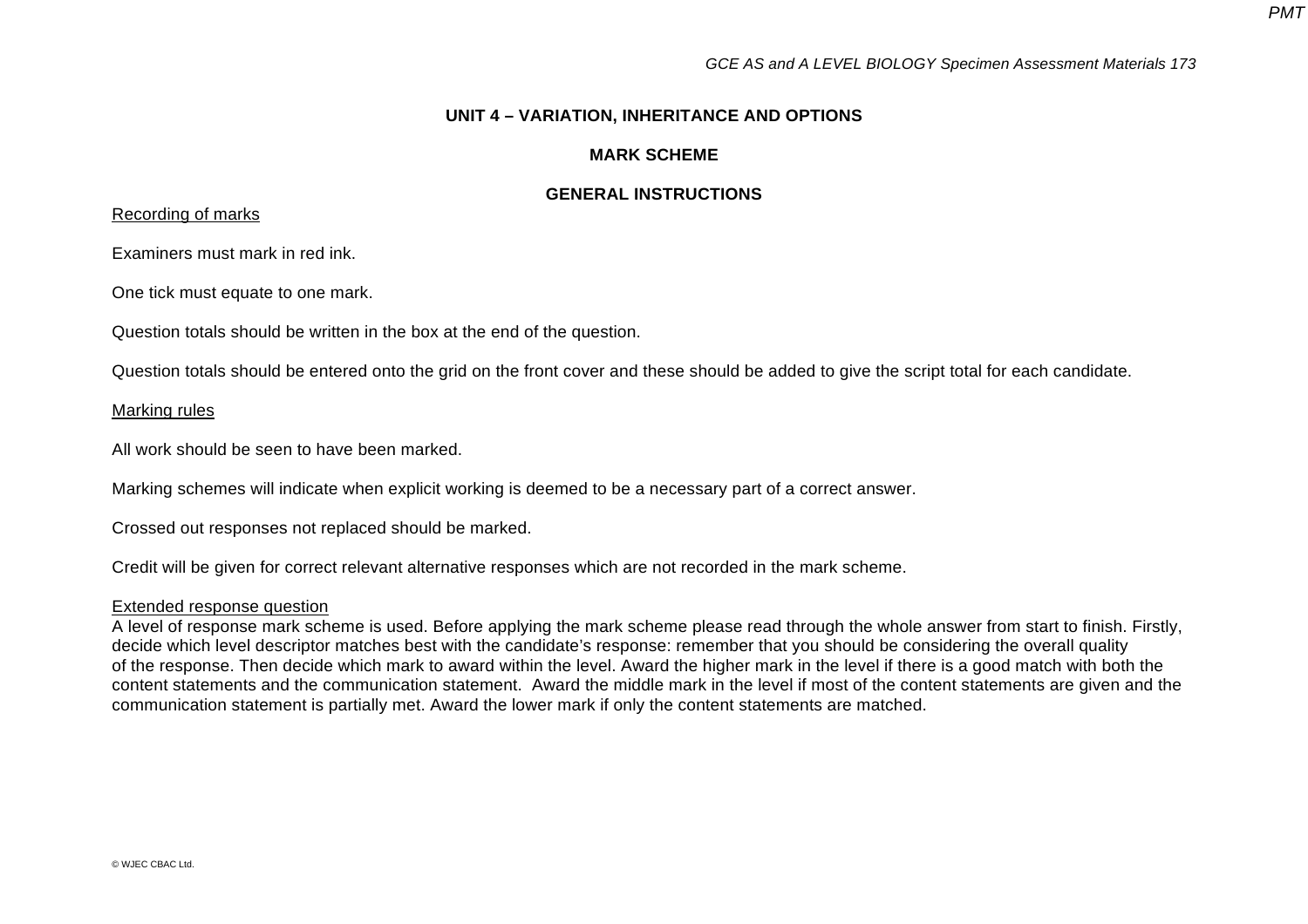## **Marking abbreviations**

The following may be used in marking schemes or in the marking of scripts to indicate reasons for the marks awarded.

cao = correct answer only ecf = error carried forward bod = benefit of doubt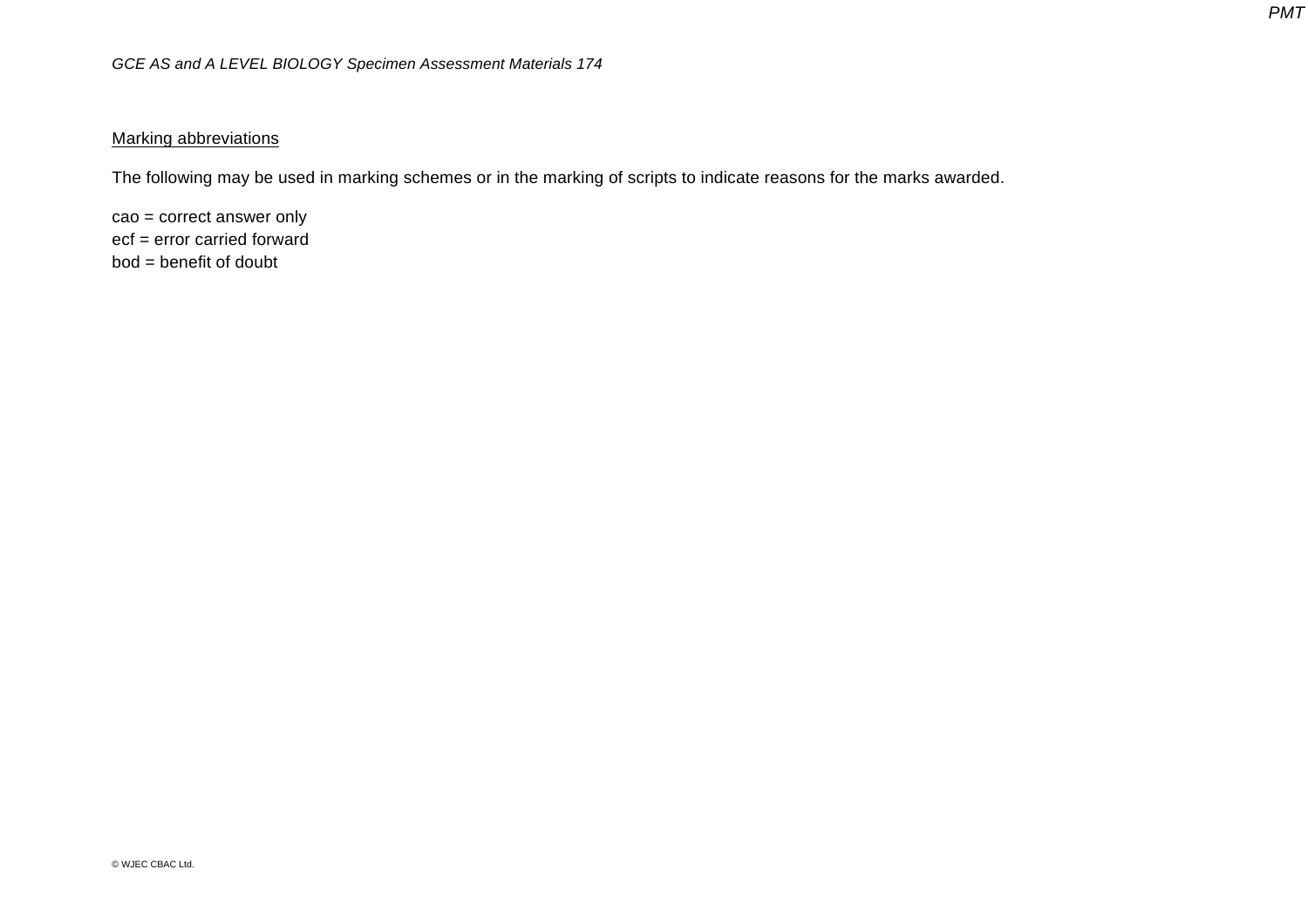| Question |       |                | <b>Marking details</b>                                                            | <b>Marks available</b> |     |                 |                |              |             |
|----------|-------|----------------|-----------------------------------------------------------------------------------|------------------------|-----|-----------------|----------------|--------------|-------------|
|          |       |                |                                                                                   | AO1                    | AO2 | AO <sub>3</sub> | Total          | <b>Maths</b> | <b>Prac</b> |
| (a)      |       |                | O                                                                                 |                        | 2   |                 | $\overline{2}$ |              |             |
|          |       | $\mathbf{I}$   | J                                                                                 |                        |     |                 |                |              |             |
|          |       | $\mathbf{III}$ | P                                                                                 |                        |     |                 |                |              |             |
|          |       | IV             | K                                                                                 |                        |     |                 |                |              |             |
|          |       |                | $4 \checkmark = 2$ ; 3 or $2 \checkmark = 1$ ; $1 \checkmark = 0$                 |                        |     |                 |                |              |             |
| (b)      | (i)   |                | $(12.07 - 7.81)/12.07 \times 100 = 35.29\%$ (1)                                   |                        |     |                 |                |              |             |
|          |       |                | Accept 35.3                                                                       |                        |     |                 |                |              |             |
|          | (i)   |                | $(550/1000) \times 200 = 110 \text{mg}(1)$                                        |                        |     |                 |                |              |             |
|          | (iii) |                | FSH and LH produced by pituitary gland associated with the brain (1)              |                        |     | 4               | 4              |              |             |
|          |       |                | FSH concentration decreased therefore less effect on primary<br>spermatocytes (1) |                        |     |                 |                |              |             |
|          |       |                | Less LH produced resulting in less testosterone produced (1)                      |                        |     |                 |                |              |             |
|          |       |                | Fewer secondary spermatocytes undergo meiosis II (1)                              |                        |     |                 |                |              |             |
|          | (iv)  |                | Could affect Sertoli cells (1)                                                    |                        |     | 4               | 4              |              |             |
|          |       |                | Less nutrients for / protection of developing sperm cells (1)                     |                        |     |                 |                |              |             |
|          |       |                | Could affect interstitial cells / cells of Leydig (1)                             |                        |     |                 |                |              |             |
|          |       |                | So less testosterone produced (1)                                                 |                        |     |                 |                |              |             |
|          |       |                | <b>Question total</b>                                                             | 0                      | 4   | 8               | 12             | 2            |             |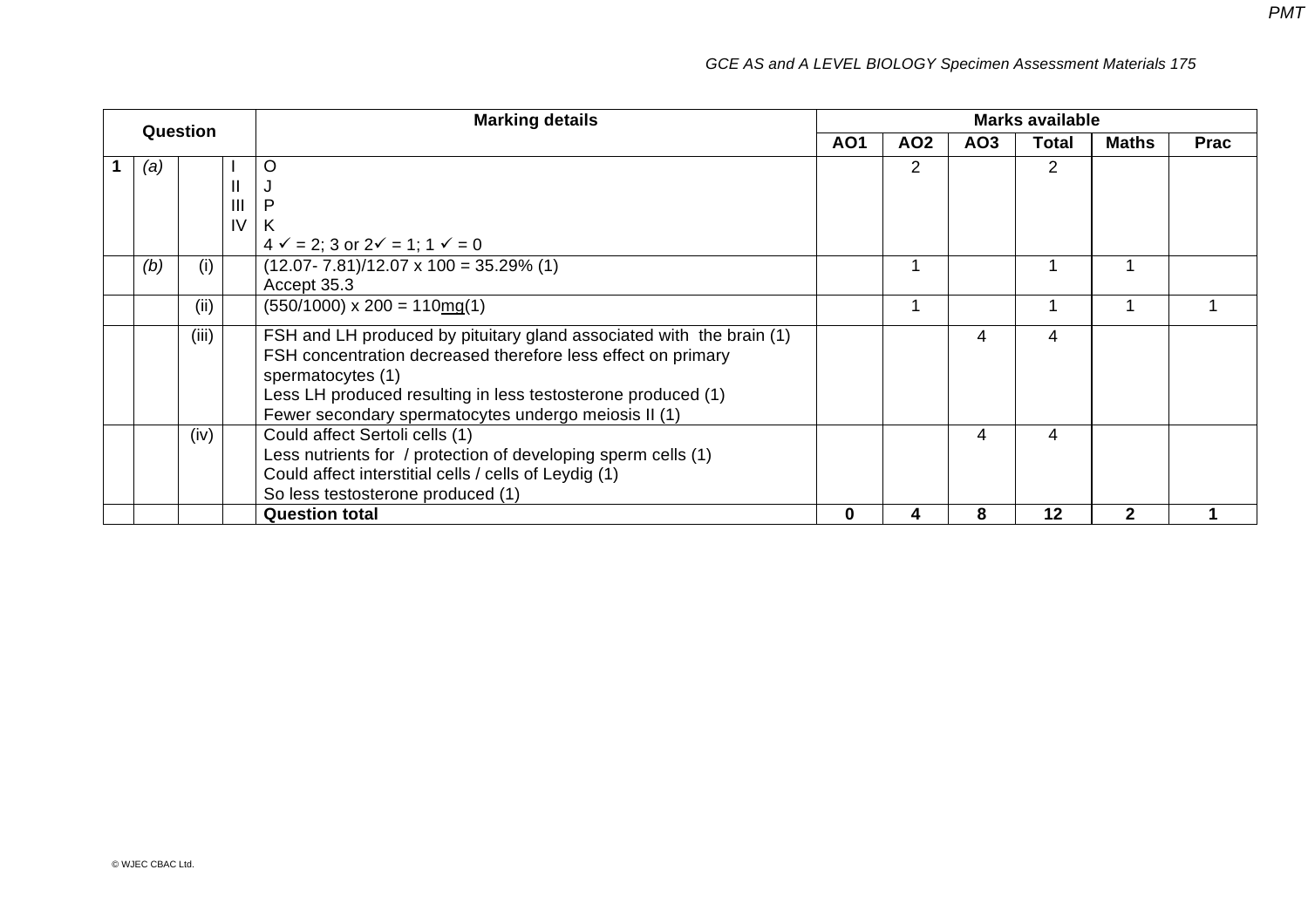|              | Question | <b>Marking details</b>                                                                                                                                                                                                                                                                                                           | <b>Marks available</b>                                                           |          |   |    |              |          |  |  |
|--------------|----------|----------------------------------------------------------------------------------------------------------------------------------------------------------------------------------------------------------------------------------------------------------------------------------------------------------------------------------|----------------------------------------------------------------------------------|----------|---|----|--------------|----------|--|--|
|              |          |                                                                                                                                                                                                                                                                                                                                  | <b>AO1</b><br><b>Total</b><br>AO <sub>2</sub><br>AO <sub>3</sub><br><b>Maths</b> |          |   |    | <b>Prac</b>  |          |  |  |
| $\mathbf{2}$ | (a)      | Pollen tube grows controlled by the pollen tube nucleus(1)<br>Enzymes digest a path through the style to the micropyle(1)<br>One male nucleus enters the embryo sac and fuses with the female<br>gamete to form the zygote(1)<br>Second male nucleus fuses with the two polar nuclei to form the primary<br>endosperm nucleus(1) | 4                                                                                |          |   | 4  |              |          |  |  |
|              | (b)      | Insect-pollinated (1)<br>Attracts insects: using faecal {odour / smell}/warmer temperature inside<br>spadix (1)<br>Insects prevented from leaving spadix by hairs (1)<br>Cross-pollinated - separate male and female flowers (1)<br>Cannot be self-pollinated as male flowers ripen after fertilisation has<br>occurred(1)       |                                                                                  |          | 5 | 5  |              |          |  |  |
|              | (c)      | April,- highest light intensity and increasing temperature so neither<br>limiting rate of photosynthesis (1)<br>July – light intensity lowest while temperature high so light acting as<br>limiting factor (1)<br>November - light intensity increasing but temperature low so<br>temperature acting as limiting factor (1)      |                                                                                  |          | 3 | 3  |              |          |  |  |
|              |          | <b>Question total</b>                                                                                                                                                                                                                                                                                                            | 4                                                                                | $\bf{0}$ | 8 | 12 | $\mathbf{0}$ | $\Omega$ |  |  |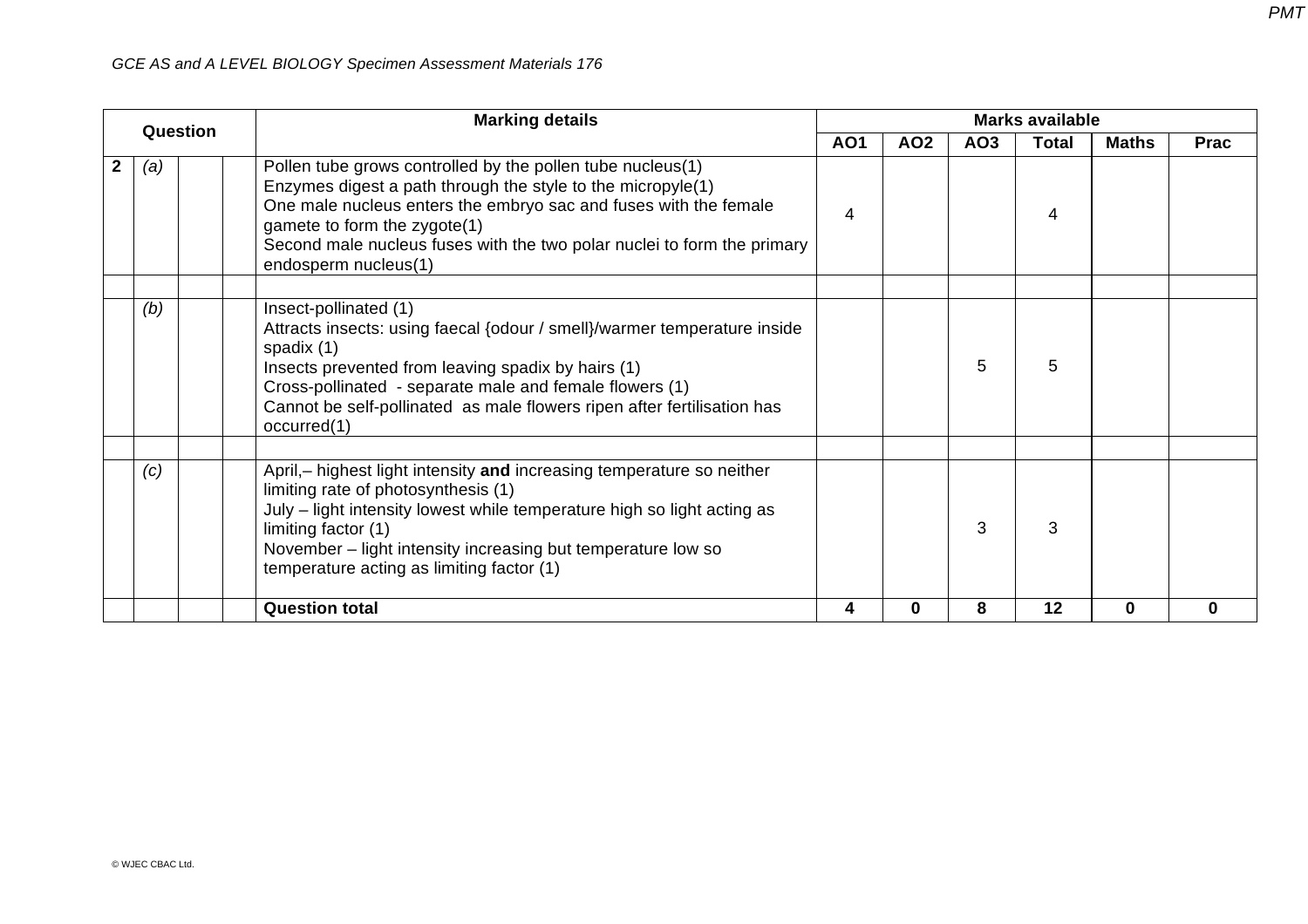|   | Question |       | <b>Marking details</b>                                                                                                                                                                                                                                                                                                                                                | <b>Marks available</b> |                |             |                |              |                |  |  |
|---|----------|-------|-----------------------------------------------------------------------------------------------------------------------------------------------------------------------------------------------------------------------------------------------------------------------------------------------------------------------------------------------------------------------|------------------------|----------------|-------------|----------------|--------------|----------------|--|--|
|   |          |       |                                                                                                                                                                                                                                                                                                                                                                       | <b>AO1</b>             | <b>AO2</b>     | AO3         | <b>Total</b>   | <b>Maths</b> | <b>Prac</b>    |  |  |
| 3 | (a)      | (i)   | Change to the base sequence of a single gene (1)                                                                                                                                                                                                                                                                                                                      | 1                      |                |             | 1              |              |                |  |  |
|   |          | (ii)  | Change to mRNA base sequence/ codons of mRNA are changed /<br>different (1)<br>Different tRNA / brings different amino acid (1)<br>Primary structure / amino acid sequence different (1)<br>Different variable groups on amino acids cause polypeptide to fold<br>differently / form different tertiary structure / bonds formed between<br>different amino acids (1) | 4                      |                |             | 4              |              |                |  |  |
|   |          | (iii) | NAD (accept FAD) (1)                                                                                                                                                                                                                                                                                                                                                  | $\mathbf{1}$           |                |             | $\mathbf 1$    |              |                |  |  |
|   |          | (iv)  | Reduced NAD / FAD can act a hydrogen donor to the electron transport<br>chain $(1)$<br>2 carbon molecule / acetate can enter the Krebs cycle (1)                                                                                                                                                                                                                      |                        |                |             |                |              |                |  |  |
|   |          |       |                                                                                                                                                                                                                                                                                                                                                                       |                        |                |             |                |              |                |  |  |
|   | (b)      | (i)   | restriction endonuclease (1)                                                                                                                                                                                                                                                                                                                                          | $\mathbf{1}$           |                |             | $\mathbf 1$    |              | 1              |  |  |
|   |          | (ii)  | Alu1<br>Taql<br>Haelll<br>all $3 \checkmark = 2$ ; $2 \checkmark = 1$ ; 1 or $0 \checkmark = 0$                                                                                                                                                                                                                                                                       |                        | $\overline{2}$ |             | $\overline{2}$ |              |                |  |  |
|   |          | (iii) | lines at 17,38,40 and 55 (2)<br>all $4 \checkmark = 2$ ; 3 or $2 \checkmark = 1$ ; $1 \checkmark = 0$                                                                                                                                                                                                                                                                 |                        | $\overline{2}$ |             | $\overline{2}$ |              | 2              |  |  |
|   |          | (iv)  | DNA fragments attracted to positive electrode due to negative charge<br>on phosphate groups(1)<br>Smaller fragments travel further as its easier to pass through pores in<br>the $gel(1)$                                                                                                                                                                             | $\overline{2}$         |                |             | 2              | $\mathbf 0$  | $\overline{2}$ |  |  |
|   |          |       | <b>Question total</b>                                                                                                                                                                                                                                                                                                                                                 | 9                      | 5              | $\mathbf 0$ | 14             | $\mathbf 0$  | 5              |  |  |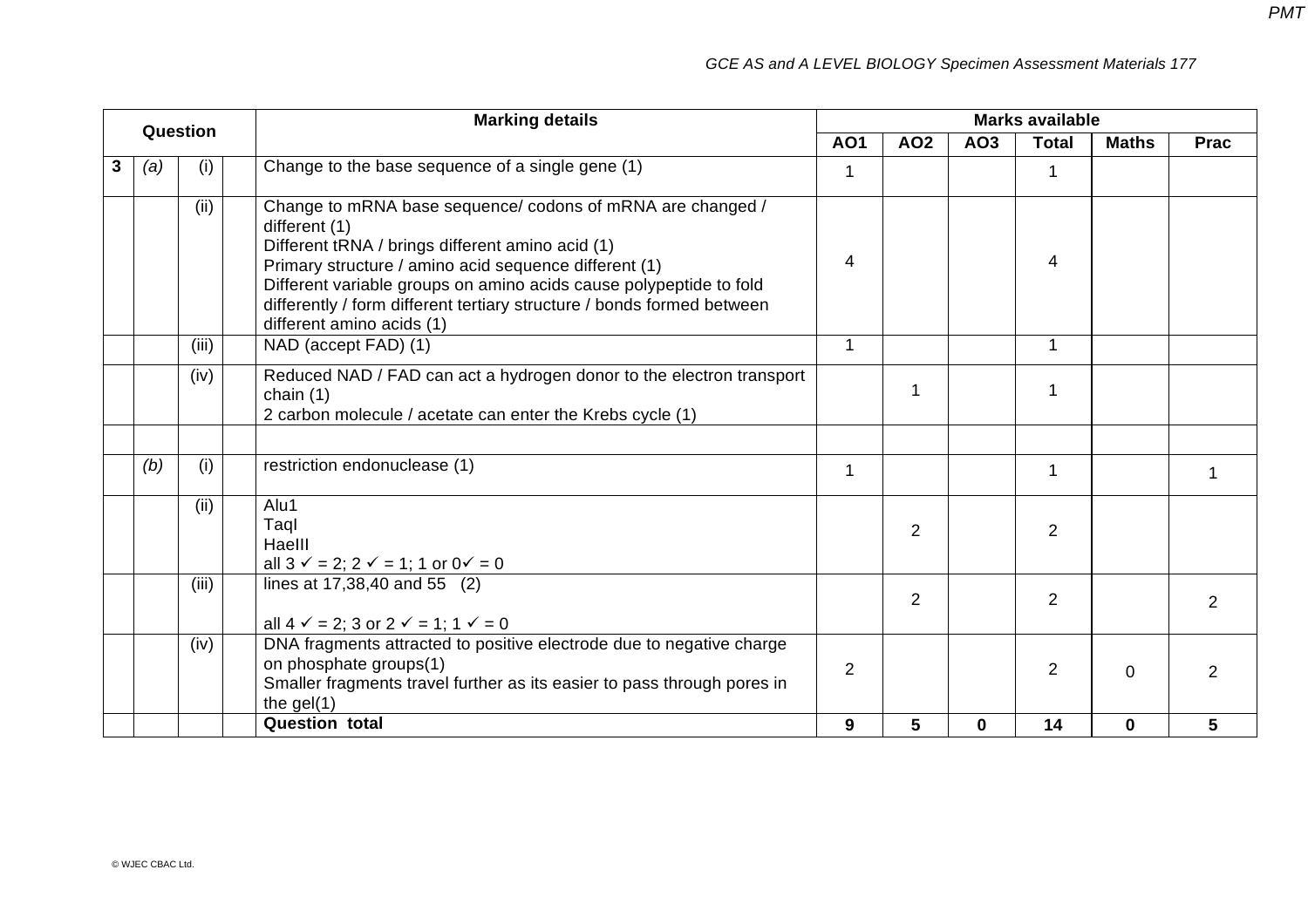|   |     | Question | <b>Marking details</b><br><b>Marks available</b>                                                                                                                                                                                                                                                                                                               |                                                |                                                         |  |            |                |                 |              |                |             |
|---|-----|----------|----------------------------------------------------------------------------------------------------------------------------------------------------------------------------------------------------------------------------------------------------------------------------------------------------------------------------------------------------------------|------------------------------------------------|---------------------------------------------------------|--|------------|----------------|-----------------|--------------|----------------|-------------|
|   |     |          |                                                                                                                                                                                                                                                                                                                                                                |                                                |                                                         |  | <b>AO1</b> | <b>AO2</b>     | AO <sub>3</sub> | <b>Total</b> | <b>Maths</b>   | <b>Prac</b> |
| 4 | (a) |          | Parent genotypes + gametes:<br>TTAA x ttaa<br>$+$ TA $\times$ ta (1)<br>F1 genotype + gametes:<br>TtAa x TtAa + TA, Ta, tA, TA $\quad$ X TA, Ta, tA, TA (1)<br>F2 phenotypes:<br>long style<br>long style<br>low anther<br>high anther<br>F2 genotypes:<br><b>TTAA</b><br>TTaa<br><b>TtAA</b><br>Ttaa<br><b>TTAa</b><br>TtAa<br>F2 ratio:<br>9<br>$\mathbf{3}$ | short style<br>low anther<br>ttAA<br>ttAa<br>3 | short style<br>(1)<br>high anther<br>(1)<br>ttaa<br>(1) |  |            | 5              |                 | 5            |                |             |
|   | (b) | (i)      | Phenotype                                                                                                                                                                                                                                                                                                                                                      | <b>Expected</b><br>Numbers (E)                 | $\frac{(O-E)^2}{E}$                                     |  |            | 3              |                 | 3            | $\mathbf{3}$   |             |
|   |     |          | Low anther, long style                                                                                                                                                                                                                                                                                                                                         | 18                                             | 2.000                                                   |  |            |                |                 |              |                |             |
|   |     |          | Low anther, short style                                                                                                                                                                                                                                                                                                                                        | 18                                             | 3.556                                                   |  |            |                |                 |              |                |             |
|   |     |          | High anther, long style                                                                                                                                                                                                                                                                                                                                        | 18                                             | 1.389                                                   |  |            |                |                 |              |                |             |
|   |     |          | High anther, short style                                                                                                                                                                                                                                                                                                                                       | 18                                             | 2.722                                                   |  |            |                |                 |              |                |             |
|   |     |          | $\chi^2$ = 9.67 (accept 9.7) (1)                                                                                                                                                                                                                                                                                                                               | (1)                                            | (1)                                                     |  |            |                |                 |              |                |             |
|   |     | (ii)     | Critical value from table = $7.82(1)$                                                                                                                                                                                                                                                                                                                          |                                                |                                                         |  |            | $\overline{2}$ | $\overline{2}$  | 4            | $\overline{2}$ |             |
|   |     |          | reject null hypothesis (1)                                                                                                                                                                                                                                                                                                                                     |                                                |                                                         |  |            |                |                 |              |                |             |
|   |     |          | Because $\chi^2$ value > than critical value of 7.82 so there is a significant                                                                                                                                                                                                                                                                                 |                                                |                                                         |  |            |                |                 |              |                |             |
|   |     |          | difference at 0.05% probability(1)<br>Deviation is not due to chance(1)                                                                                                                                                                                                                                                                                        |                                                |                                                         |  |            |                |                 |              |                |             |
|   |     |          |                                                                                                                                                                                                                                                                                                                                                                |                                                |                                                         |  |            |                |                 |              |                |             |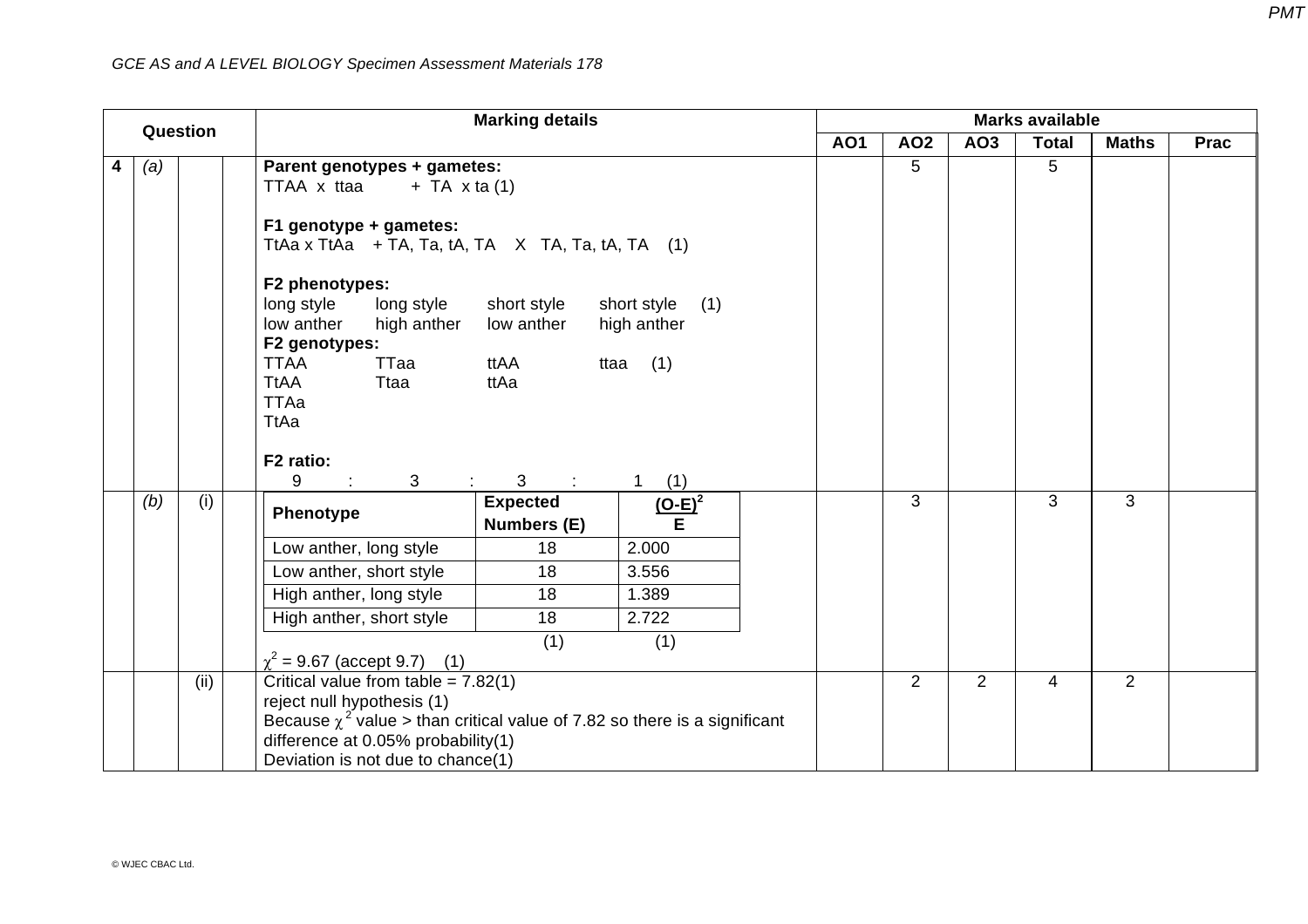| Question | <b>Marking details</b>                                                                                                                                                                                                                                          | <b>Marks available</b> |                 |                 |              |                 |             |  |  |
|----------|-----------------------------------------------------------------------------------------------------------------------------------------------------------------------------------------------------------------------------------------------------------------|------------------------|-----------------|-----------------|--------------|-----------------|-------------|--|--|
|          |                                                                                                                                                                                                                                                                 | <b>AO1</b>             | AO <sub>2</sub> | AO <sub>3</sub> | <b>Total</b> | <b>Maths</b>    | Prac        |  |  |
| (c)<br>4 | A<br>shiasma/crossing over<br>$\mathsf{A}$<br>showing crossing over (1)<br>showing alleles correctly labelled (accept either order of<br>T and $A$ – must be either side of chiasma) (1)<br>showing TA, Ta, tA and ta on chromatids following crossing over (1) |                        | $\mathbf{3}$    |                 | 3            |                 |             |  |  |
|          | <b>Question total</b>                                                                                                                                                                                                                                           | $\mathbf 0$            | 13              | $\overline{2}$  | 15           | $5\phantom{.0}$ | $\mathbf 0$ |  |  |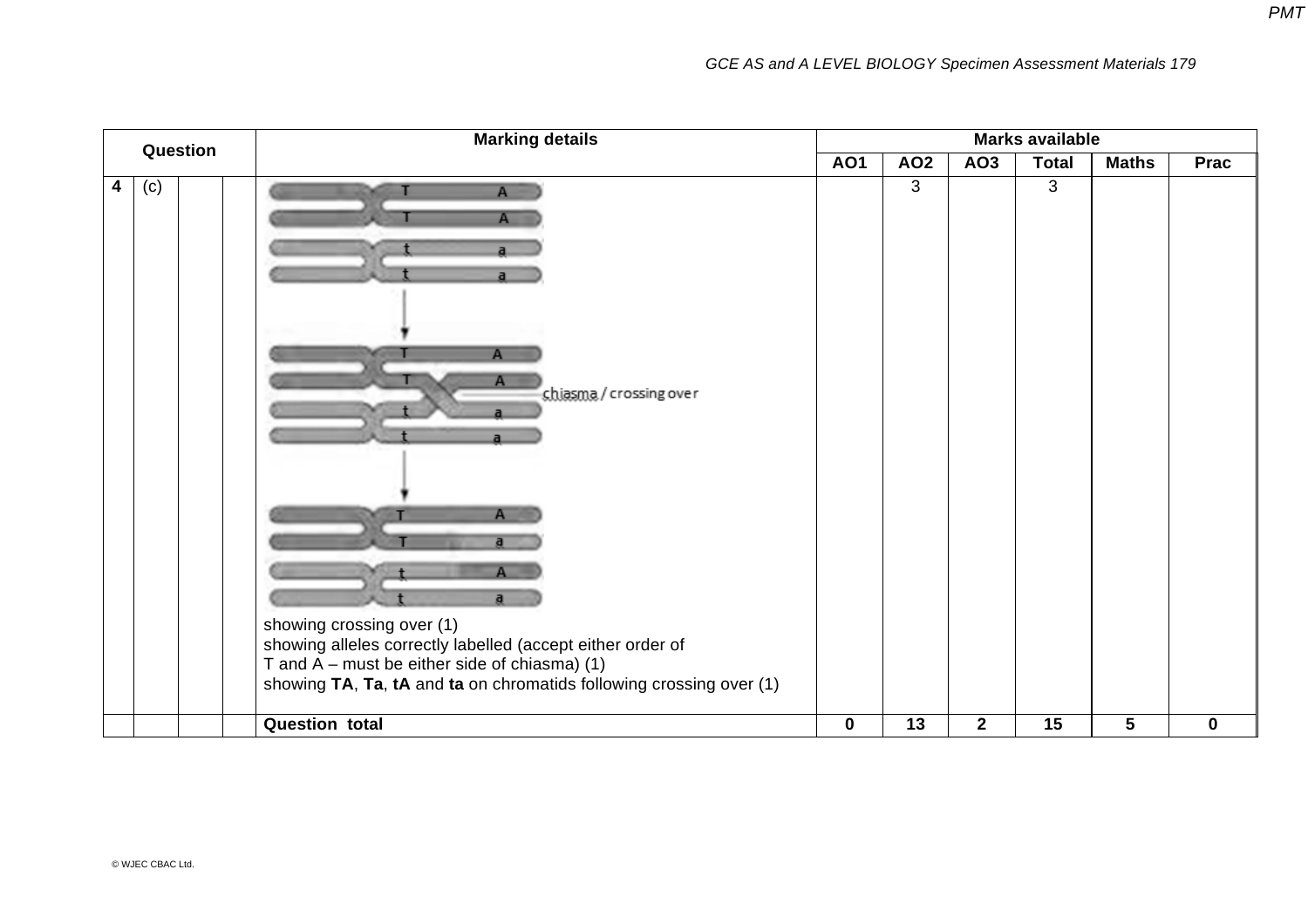|   |     | Question |               | <b>Marking details</b>                                                                                                                                                                      | <b>Marks available</b> |                 |                 |                |              |             |
|---|-----|----------|---------------|---------------------------------------------------------------------------------------------------------------------------------------------------------------------------------------------|------------------------|-----------------|-----------------|----------------|--------------|-------------|
|   |     |          |               |                                                                                                                                                                                             | <b>AO1</b>             | AO <sub>2</sub> | AO <sub>3</sub> | Total          | <b>Maths</b> | <b>Prac</b> |
| 5 | (a) | (i)      |               | $A =$ progesterone (1)<br>$B =$ human chorionic gonadotrophin / HCG (1)<br>HCG/ hormone B is not produced until after ovulation / {progesterone/<br>hormone A} present before ovulation (1) | $\overline{2}$         |                 |                 | 3              |              |             |
|   |     | (ii)     |               | A (progesterone):<br>maintains the endometrium / lining of the uterus / prepares the<br>endometrium for implantation (1)                                                                    |                        |                 |                 |                |              |             |
|   |     |          | $\mathbf{  }$ | $B$ (HCG):<br>maintains the corpus luteum (in early stages of pregnancy) (1)<br>so that progesterone levels are maintained (1)                                                              | 2                      |                 |                 | $\overline{2}$ |              |             |
|   | (b) | (i)      |               | all women in the sample were proven to be pregnant at the time of<br>testing $(1)$                                                                                                          |                        |                 |                 |                |              |             |
|   |     | (ii)     |               | $(0.8+1+3+10.2)/100x 1200 = 180(1)$                                                                                                                                                         |                        |                 |                 |                |              |             |
|   |     |          |               | <b>OR</b><br>$(100-85)/100 \times 1200 = 180(1)$                                                                                                                                            |                        |                 |                 |                |              |             |
|   |     |          |               | <b>Question total</b>                                                                                                                                                                       | 5                      | $\mathbf 2$     |                 | 8              |              |             |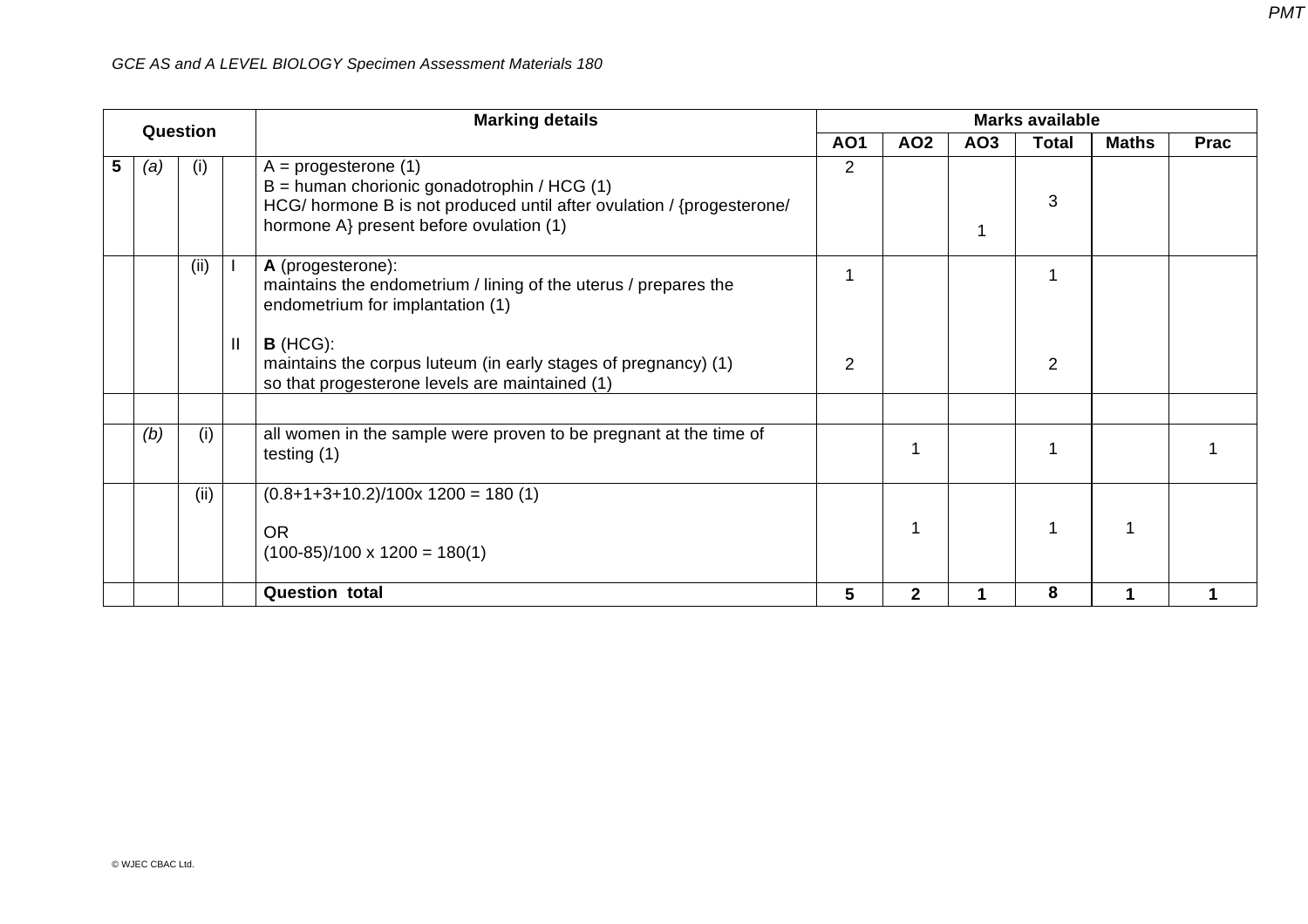|               | <b>Marking details</b><br><b>Marks available</b>                                                                                                                                                                                                                                                                                                                                                                                                                                                                                                                                                                                                                                                                                                                                                                                                                                                                                      |            |                |                |              |              |             |
|---------------|---------------------------------------------------------------------------------------------------------------------------------------------------------------------------------------------------------------------------------------------------------------------------------------------------------------------------------------------------------------------------------------------------------------------------------------------------------------------------------------------------------------------------------------------------------------------------------------------------------------------------------------------------------------------------------------------------------------------------------------------------------------------------------------------------------------------------------------------------------------------------------------------------------------------------------------|------------|----------------|----------------|--------------|--------------|-------------|
|               |                                                                                                                                                                                                                                                                                                                                                                                                                                                                                                                                                                                                                                                                                                                                                                                                                                                                                                                                       | <b>AO1</b> | <b>AO2</b>     | AO3            | <b>Total</b> | <b>Maths</b> | <b>Prac</b> |
| Question<br>6 | <b>Indicative Content</b><br>Prior to 1959 cod did not reproduce on average until they were about<br>six years old. As cod grow at an even rate this meant that cod of<br>reproductive age were also usually the largest.<br>During the period of heavy fishing, smaller cod would have had a<br>selective advantage as they would have been able to escape being<br>caught in the nets.<br>This meant that only the smaller cod survived. Due to mutation there<br>was some variation in the age at which they reproduced, so some of                                                                                                                                                                                                                                                                                                                                                                                                |            |                |                |              |              |             |
|               | these would have been able to reproduce at a younger age.<br>Consequently, the alleles that resulted in cod only becoming able to<br>reproduce when older would have largely disappeared from the gene<br>pool. The alleles that enable cod to reproduce when younger were then<br>present in the gene pool at a higher frequency. Therefore these were<br>more likely to be passed onto the next generation.<br>Alleles for a slower rate of growth would also have been advantageous<br>as these cod would have been less likely to grow to a size that would<br>not be able to escape the nets.<br>In addition, because only 1% of the population remained, reproductive<br>isolation occurred. This made it unlikely that cod would be able to meet<br>and reproduce with the very small number of cod remaining that<br>reproduced at older ages.<br>This has resulted in genetic drift and could lead to allopatric speciation. |            | $\overline{7}$ | $\overline{2}$ | 9            |              |             |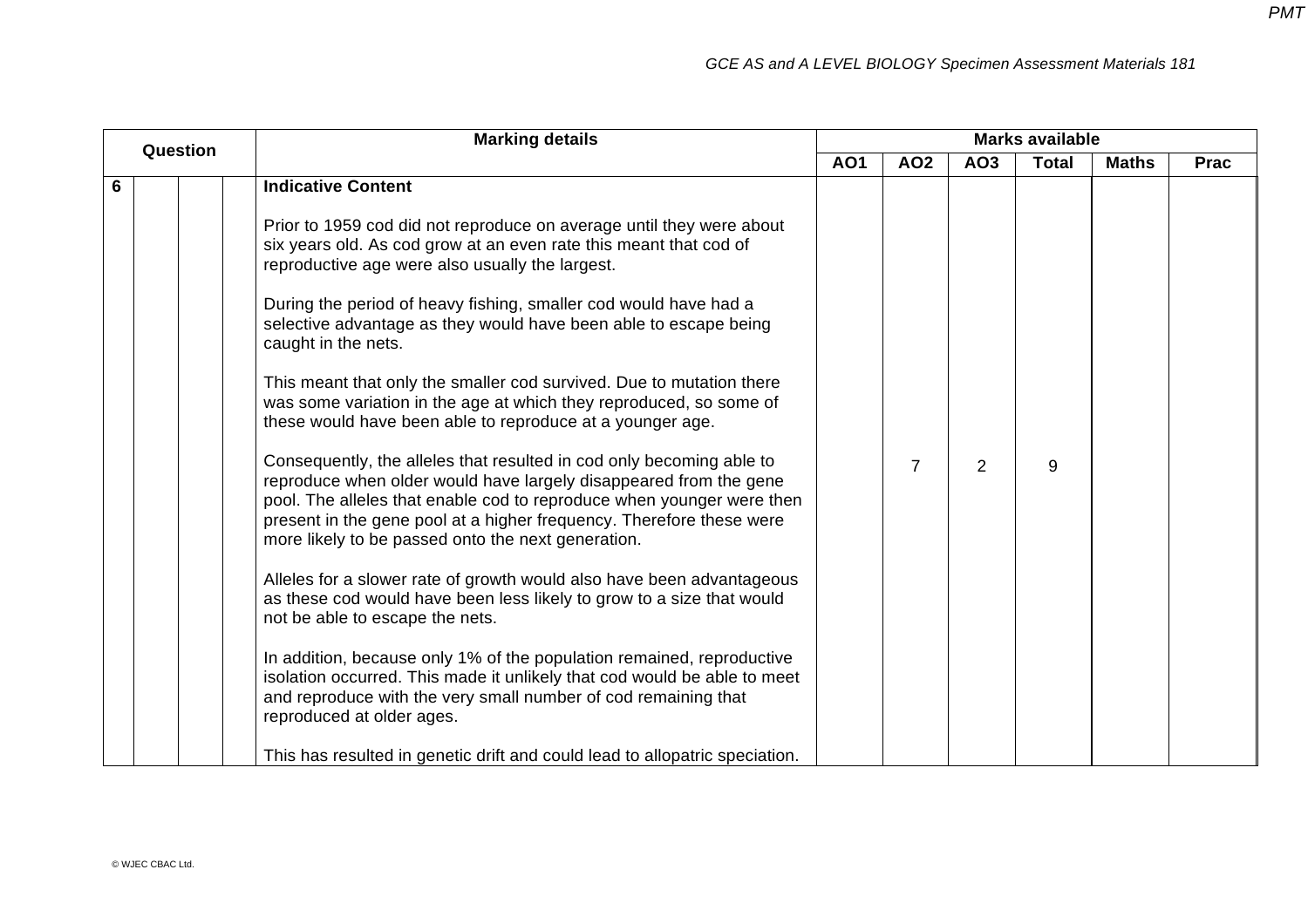| 7-9 marks                                                                   |  |  |  |
|-----------------------------------------------------------------------------|--|--|--|
|                                                                             |  |  |  |
| The candidate clearly explains the link between age of cod,                 |  |  |  |
| reproductive age and length and the competitive advantage of smaller        |  |  |  |
| cod when being fished. In addition, the consequence of mutation on          |  |  |  |
| variation in reproductive age and hence size is clearly made and there      |  |  |  |
| is a clear understanding of the impact of this on allele frequency in the   |  |  |  |
| gene pool. The advantage of the alleles for reproducing when smaller        |  |  |  |
| being more likely to be inherited is explained. The effect of genetic drift |  |  |  |
| and the reasons for the lack of recovery of the population to larger,       |  |  |  |
| older cod reproducing is described and the link to possible allopatric      |  |  |  |
| speciation is made. All explanations are supported by reference to          |  |  |  |
| information provided.                                                       |  |  |  |
|                                                                             |  |  |  |
| The candidate constructs an articulate, integrated account, which           |  |  |  |
| shows sequential reasoning. The answer fully addresses the question         |  |  |  |
| with no irrelevant inclusions or significant omissions. The candidate       |  |  |  |
| uses scientific conventions and vocabulary appropriately and                |  |  |  |
| accurately.                                                                 |  |  |  |
|                                                                             |  |  |  |
| 4-6 marks                                                                   |  |  |  |
| The candidate makes a link between age of cod, reproductive age and         |  |  |  |
| length and the competitive advantage of smaller cod when being fished.      |  |  |  |
| In addition, the consequence of mutation on variation in reproductive       |  |  |  |
| age and hence size is explained and there is some understanding of the      |  |  |  |
| impact of this on allele frequency in the gene pool. The advantage of       |  |  |  |
| reproducing when smaller being more likely to be inherited is explained.    |  |  |  |
| Some attempt is made to describe the effect of genetic drift and the        |  |  |  |
| reasons for the lack of recovery of the population to larger, older cod     |  |  |  |
| reproducing is described but the link to possible allopatric speciation     |  |  |  |
| may not be clear. Some reference is made to the information provided        |  |  |  |
| to support some explanations.                                               |  |  |  |
|                                                                             |  |  |  |
| The candidate constructs an account correctly linking some relevant         |  |  |  |
| points, such as those in the indicative content, showing some               |  |  |  |
| reasoning. The answer addresses the question with some omissions            |  |  |  |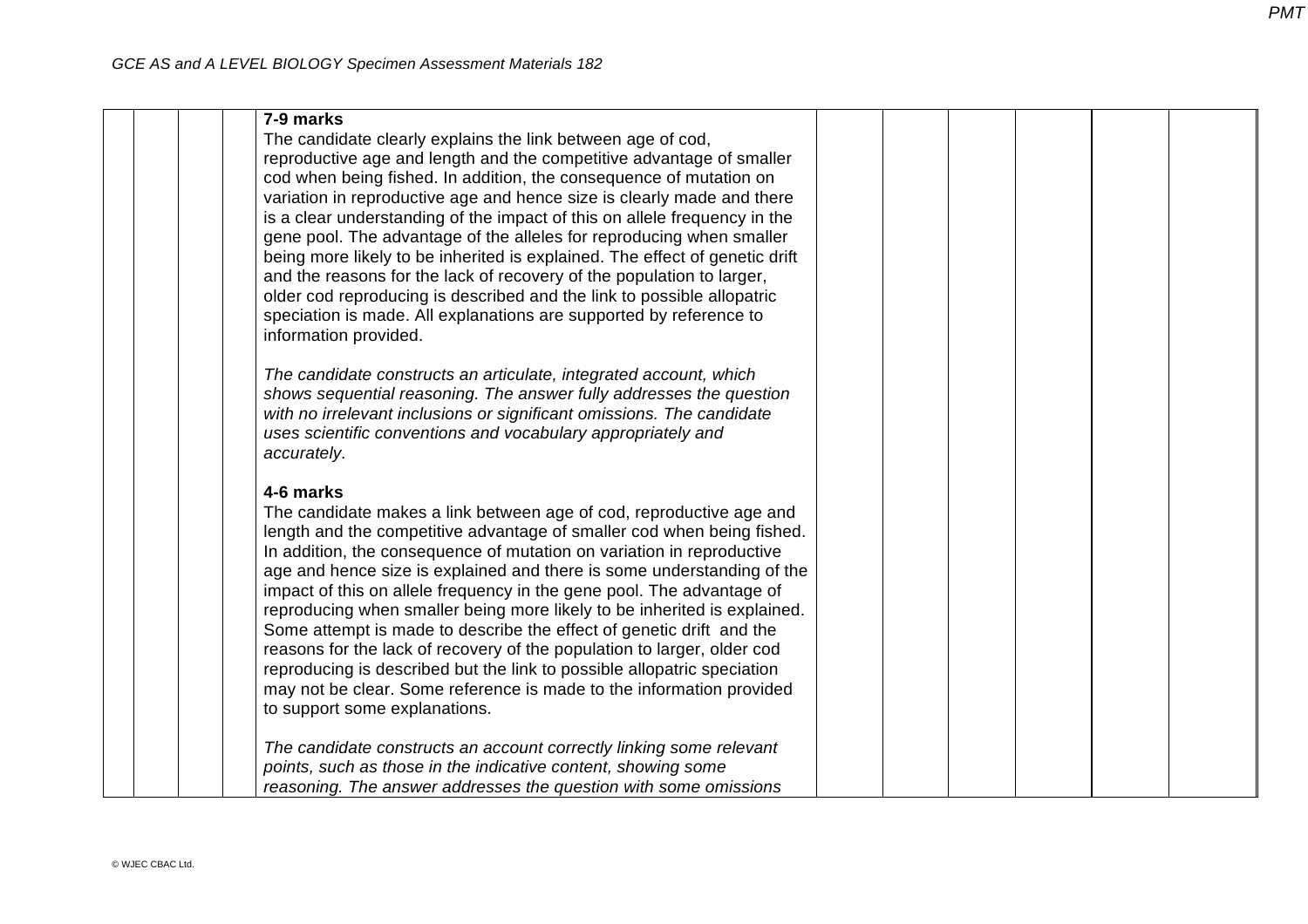| The candidate usually uses scientific conventions and vocabulary<br>appropriately and accurately.<br>1-3 marks<br>The candidate does not communicate a clear understanding of the link<br>between age of cod, reproductive age and length and the competitive<br>advantage of smaller cod when being fished. The consequence of<br>mutation on variation in reproductive age and hence size is made but<br>there is only limited understanding of the impact of this on allele<br>frequency in the gene pool. Some attempt is made to describe the<br>effect of genetic drift but does not give acceptable reasons for the lack<br>of recovery of the population to cod reproducing when larger and older.<br>Limited reference is made to the information provided.<br>The candidate makes some relevant points, such as those in the<br>indicative content, showing limited reasoning. The answer addresses<br>the question with significant omissions. The candidate has limited use<br>of scientific conventions and vocabulary.<br>0 marks<br>The candidate does not make any attempt or give a relevant answer<br>worthy of credit. | <b>Question 6 total</b> | 0 | 7 | $\mathbf 2$ | 9 | 0 | $\Omega$ |
|-------------------------------------------------------------------------------------------------------------------------------------------------------------------------------------------------------------------------------------------------------------------------------------------------------------------------------------------------------------------------------------------------------------------------------------------------------------------------------------------------------------------------------------------------------------------------------------------------------------------------------------------------------------------------------------------------------------------------------------------------------------------------------------------------------------------------------------------------------------------------------------------------------------------------------------------------------------------------------------------------------------------------------------------------------------------------------------------------------------------------------------------|-------------------------|---|---|-------------|---|---|----------|
|                                                                                                                                                                                                                                                                                                                                                                                                                                                                                                                                                                                                                                                                                                                                                                                                                                                                                                                                                                                                                                                                                                                                           |                         |   |   |             |   |   |          |
|                                                                                                                                                                                                                                                                                                                                                                                                                                                                                                                                                                                                                                                                                                                                                                                                                                                                                                                                                                                                                                                                                                                                           |                         |   |   |             |   |   |          |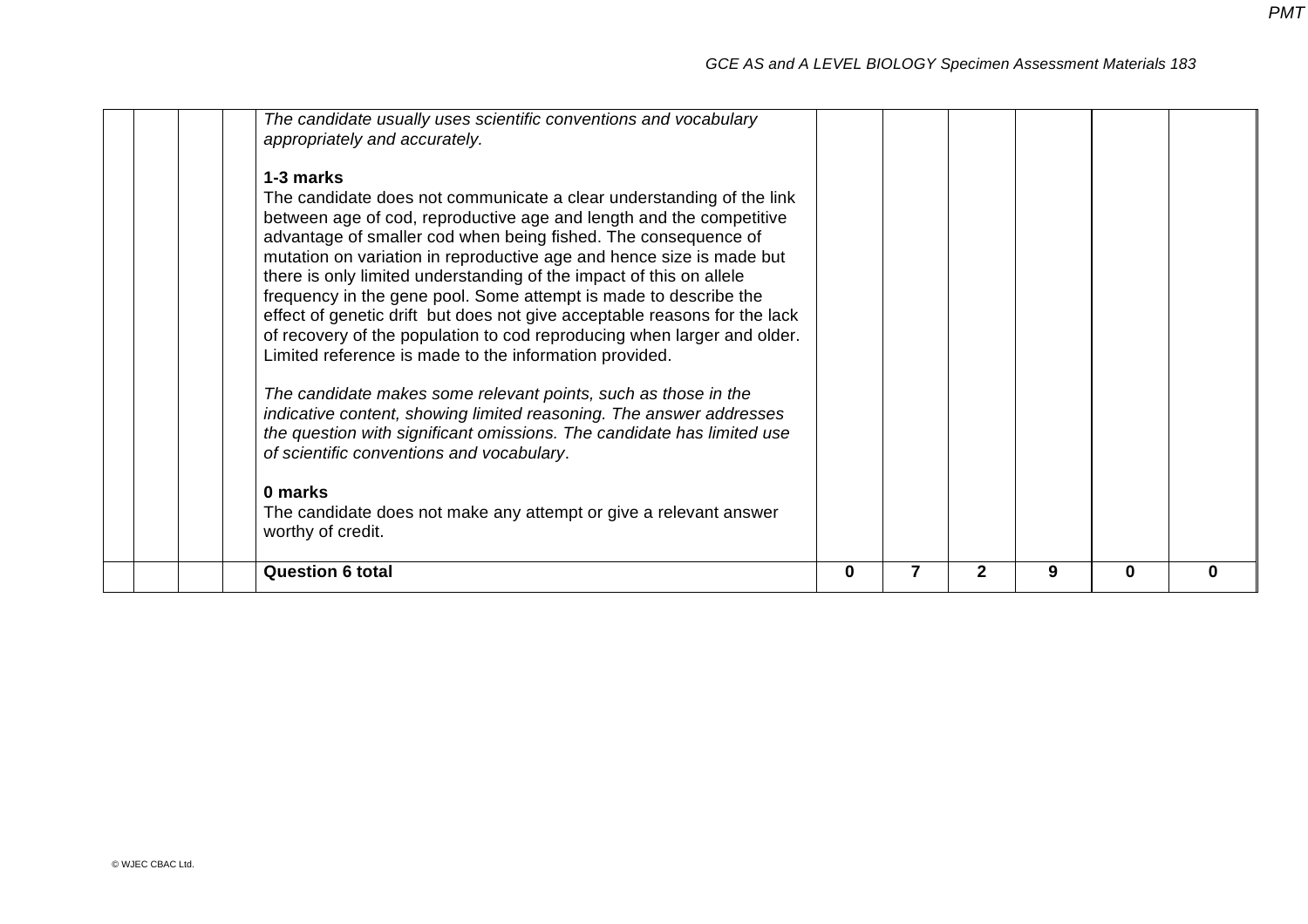| Question |       | <b>Marking details</b>                                                                                                                                                                                                                                                                                                       | <b>Marks available</b> |                 |                 |                |              |                |  |  |
|----------|-------|------------------------------------------------------------------------------------------------------------------------------------------------------------------------------------------------------------------------------------------------------------------------------------------------------------------------------|------------------------|-----------------|-----------------|----------------|--------------|----------------|--|--|
|          |       |                                                                                                                                                                                                                                                                                                                              | <b>AO1</b>             | AO <sub>2</sub> | AO <sub>3</sub> | <b>Total</b>   | <b>Maths</b> | <b>Prac</b>    |  |  |
| (a)      | (1)   | A disease regularly found at low levels in a local population(1)                                                                                                                                                                                                                                                             |                        |                 |                 |                |              |                |  |  |
|          | (ii)  | Pandemic (1)                                                                                                                                                                                                                                                                                                                 |                        |                 |                 |                |              |                |  |  |
| (b)      | (i)   | Biuret test(1)<br>Pale blue to purple/lilac(1)                                                                                                                                                                                                                                                                               | $\overline{2}$         |                 |                 | $\overline{2}$ |              | $\overline{2}$ |  |  |
|          | (ii)  | Haemagglutinin needed for virus to bind to cells +<br>neuraminidase needed for virus to enter cells (1)<br>If either of these proteins can be inactivated the virus could not infect<br>cells $(1)$                                                                                                                          |                        |                 | $\overline{2}$  | $\overline{2}$ |              |                |  |  |
|          | (iii) | (Neuraminidase) shows lower mutation rate / is common to more<br>strains of the virus (1)<br>Memory cells would continue to recognise the antigen (1)<br>However, it does not stimulate as strong an immune response so would<br>need more {booster shots / exposure to antigen} / protection may not be<br>as effective (1) |                        |                 | 3               | 3              |              |                |  |  |
| (c)      | (i)   | $12.5$ days                                                                                                                                                                                                                                                                                                                  |                        | 1               |                 |                |              |                |  |  |
|          | (ii)  | Any 2 from<br>Memory cells already present (1)<br>Less antigen needed to stimulate immune response (1)<br>More plasma cells produced in a shorter period of time (1)                                                                                                                                                         | 2                      |                 |                 | $\overline{2}$ |              |                |  |  |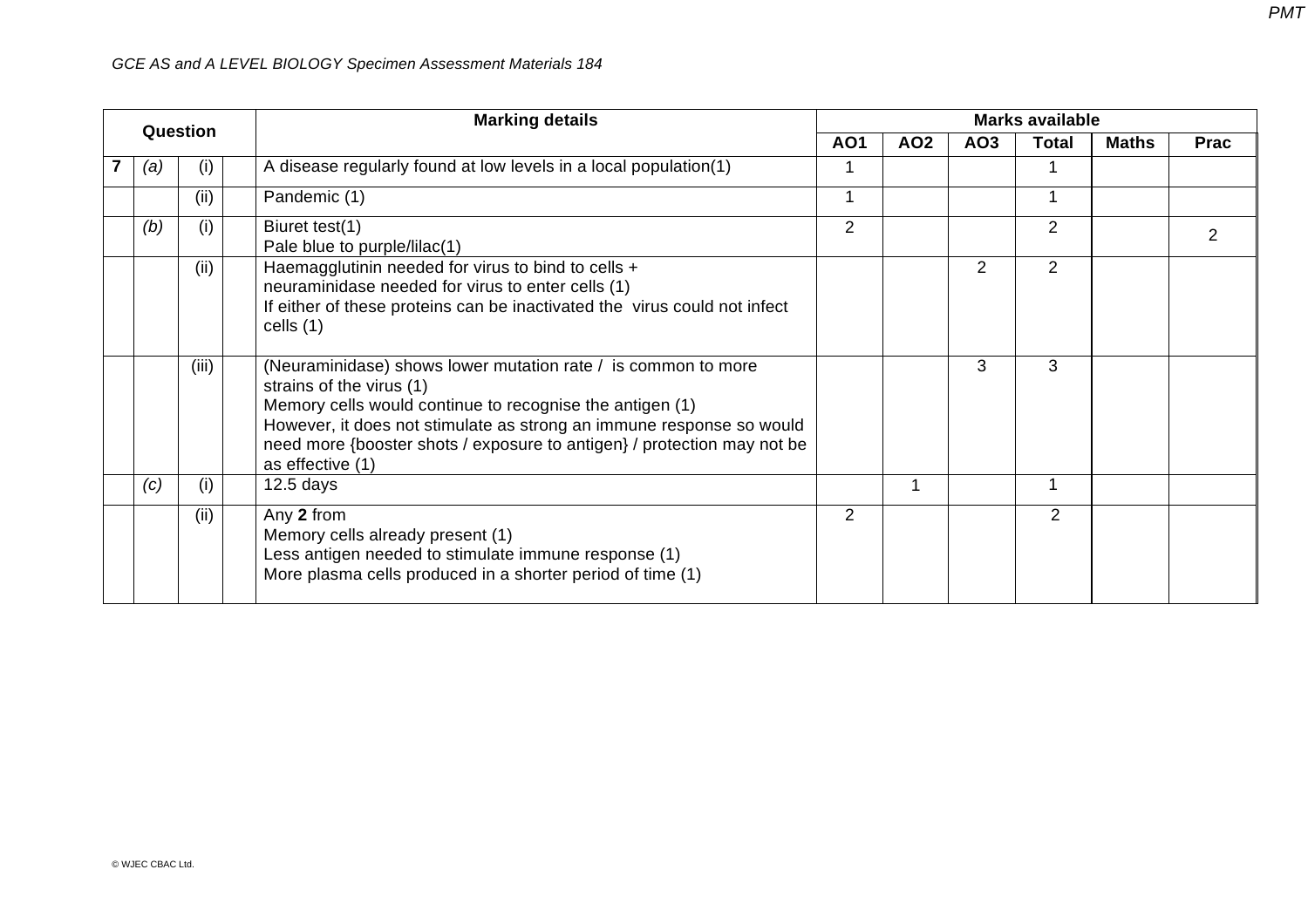| Question |     | <b>Marking details</b>                                                                                                                                                                                                                                                                   |                 |                 |                 | <b>Marks available</b> |              |             |
|----------|-----|------------------------------------------------------------------------------------------------------------------------------------------------------------------------------------------------------------------------------------------------------------------------------------------|-----------------|-----------------|-----------------|------------------------|--------------|-------------|
|          |     |                                                                                                                                                                                                                                                                                          | AO <sub>1</sub> | AO <sub>2</sub> | AO <sub>3</sub> | <b>Total</b>           | <b>Maths</b> | <b>Prac</b> |
| (d)      | (i) | Approximately same shape as primary<br>immune response:<br>Start at 0 at 40 days followed by a<br>slow increase (1)<br>Reaches a peak similar to primary response<br>after 13 / 15 days then decreases (1)                                                                               |                 | $\overline{2}$  |                 | 2                      |              |             |
|          | (i) | No prior exposure to the measles antigen (1)<br>Produces a primary immune response / no memory cells for measles<br>{Has to go through a latent period/ needs time}{ to recognise measles<br>antigen / for clonal expansion / clonal selection / development of<br>humoral response} (1) |                 | 3               |                 | 3                      |              |             |
| (e)      |     | 0.24 absorbance = $8 \text{ ng cm}^{-3}$ (1)<br>Conc = $8 \times 1000 \times 1/0.4$ (1)<br>$= 200000 \text{ kg} = 20 \text{mg cm}^{3}$ (1)                                                                                                                                               |                 | 3               |                 | 3                      | 3            |             |
|          |     | <b>Question total</b>                                                                                                                                                                                                                                                                    | 6               | 9               | 5               | 20                     | 3            | 2           |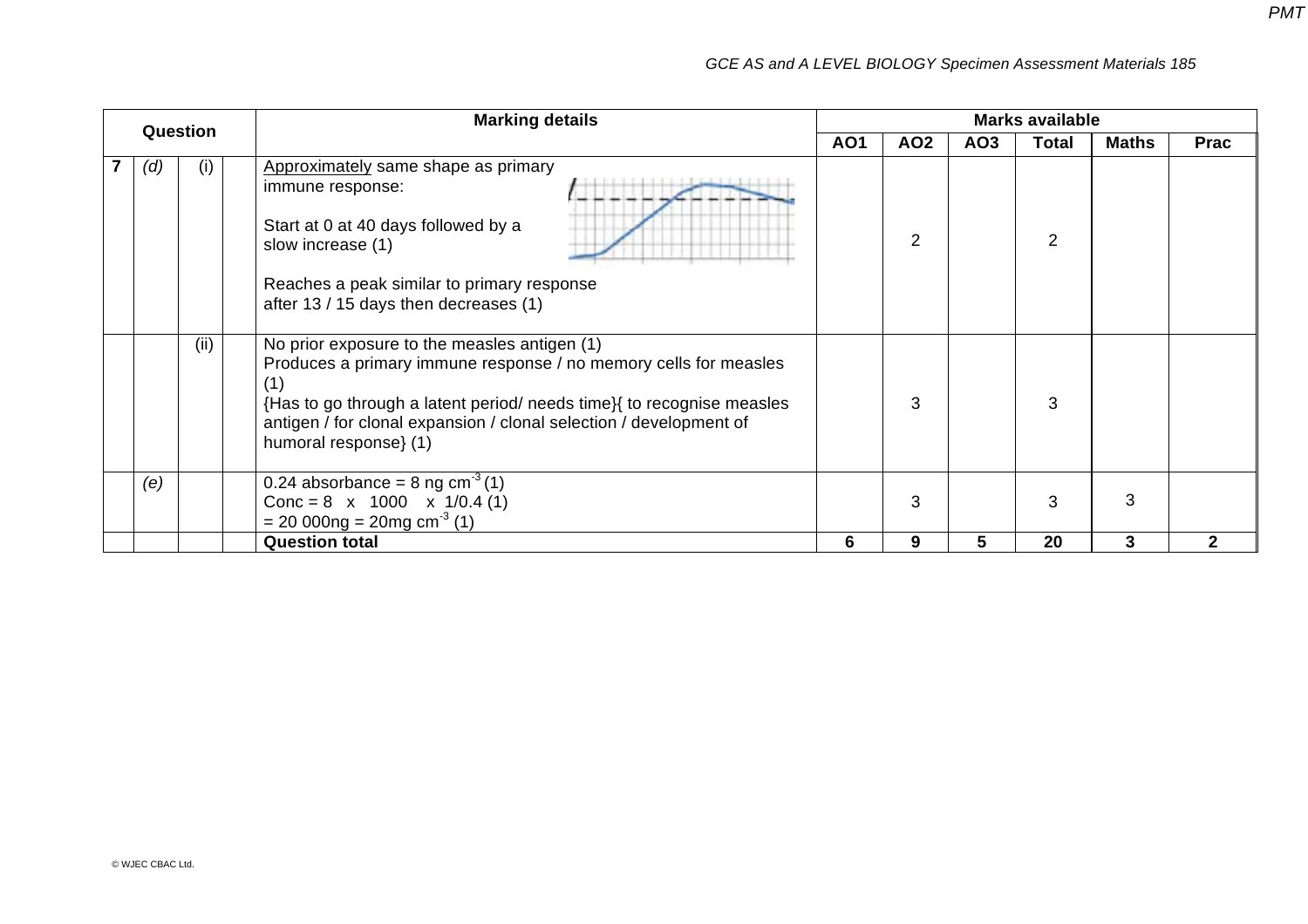|   | Question |       | <b>Marking details</b>                                                                                                                                                                                                                                      | <b>Marks available</b> |             |     |                |              |              |  |  |
|---|----------|-------|-------------------------------------------------------------------------------------------------------------------------------------------------------------------------------------------------------------------------------------------------------------|------------------------|-------------|-----|----------------|--------------|--------------|--|--|
|   |          |       |                                                                                                                                                                                                                                                             | <b>AO1</b>             | <b>AO2</b>  | AO3 | <b>Total</b>   | <b>Maths</b> | <b>Prac</b>  |  |  |
| 8 | (a)      | (i)   | Osteoblasts secrete matrix and<br>Osteoclasts break matrix down. (1)                                                                                                                                                                                        | 1                      |             |     |                |              |              |  |  |
|   |          | (ii)  | Any two for one mark<br>Artery, vein, lymph vessel (1)                                                                                                                                                                                                      | 1                      |             |     | $\mathbf 1$    |              |              |  |  |
|   |          | (iii) | Cervical vertebra = $B(1)$<br>vertebrarterial canals to protect blood vessels going to the brain<br>{reduced / small} {neural spine / transverse processes} because of reduced<br>muscle attachment / increase range of neck movement (1)                   | $\overline{2}$         |             |     | $\overline{2}$ |              |              |  |  |
|   | (b)      |       | Rickets caused by a lack of vitamin D/ calcium(1)<br>Reduced dairy intake means less calcium in diet(1)<br>Less outdoor play means less exposure to UV(1)<br>Therefore less vitamin D synthesised(1)<br>Vitamin D needed for calcium absorption(1)          |                        |             | 5   | 5              |              |              |  |  |
|   | (c)      | (i)   | $A = Myosin$<br>$B = Actin$                                                                                                                                                                                                                                 | $\overline{2}$         |             |     | $\overline{2}$ |              |              |  |  |
|   |          | (ii)  | transverse section (1)                                                                                                                                                                                                                                      |                        | 1           |     | 1              |              | 1            |  |  |
|   |          | (iii) | only small circles drawn and labelled actin/A (1)                                                                                                                                                                                                           |                        | $\mathbf 1$ |     |                |              | 1            |  |  |
|   | (d)      |       | length of myosin = $1.85 - 0.25$ = 1.65 $\mu$ m(1)<br>convert to nanometres = $1.65 \times 1000 = 1600 \text{nm}(1)$<br>calculate number of myosin heads = $1600/40 \times 6 = 240(1)$                                                                      |                        | 3           |     | 3              | 3            |              |  |  |
|   | (e)      |       | (Low calcium) so fewer presynaptic vesicles fuse with presynaptic<br>membrane(1)<br>Less neurotransmitter secreted into synaptic cleft(1)<br>Less troponin activated(1)<br>Less tropomyosin changes shape(1)<br>So fewer myosin-actin cross bridges form(1) |                        | 4           |     | 4              |              |              |  |  |
|   |          |       | <b>Question total</b>                                                                                                                                                                                                                                       | 6                      | 9           | 5   | 20             | $\mathbf{3}$ | $\mathbf{2}$ |  |  |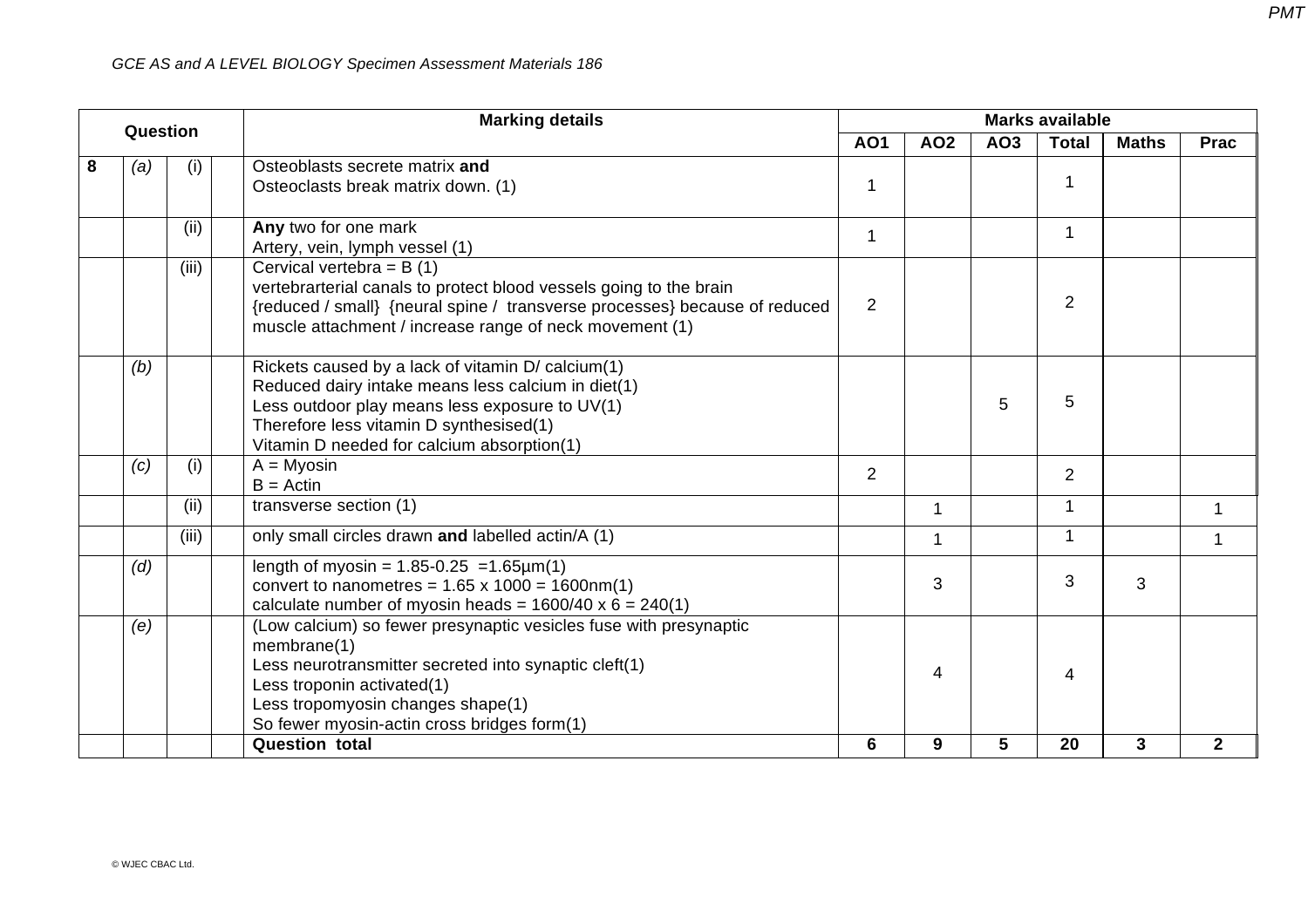| <b>Question</b> |     |      | <b>Marking details</b>                                                                                                                                                                                 | <b>Marks available</b> |                 |                 |                |              |             |  |
|-----------------|-----|------|--------------------------------------------------------------------------------------------------------------------------------------------------------------------------------------------------------|------------------------|-----------------|-----------------|----------------|--------------|-------------|--|
|                 |     |      |                                                                                                                                                                                                        | <b>AO1</b>             | AO <sub>2</sub> | AO <sub>3</sub> | <b>Total</b>   | <b>Maths</b> | <b>Prac</b> |  |
| 9               | (a) | (i)  | A Broca's area                                                                                                                                                                                         |                        |                 |                 |                |              |             |  |
|                 |     |      | <b>B</b> Motor area                                                                                                                                                                                    |                        |                 |                 |                |              |             |  |
|                 |     |      | C Wernicke's area                                                                                                                                                                                      | 3                      |                 |                 | 3              |              |             |  |
|                 |     |      | D Visual Sensory Area                                                                                                                                                                                  |                        |                 |                 |                |              |             |  |
|                 |     |      | $4 \checkmark = 3$ ; $3 \checkmark = 2$ ; $2 \checkmark = 1$ ; $1 \checkmark$ or $0 = 0$                                                                                                               |                        |                 |                 |                |              |             |  |
|                 |     | (ii) | Wernicke's area is responsible for interpreting both written and spoken<br>language(1)                                                                                                                 | $\overline{2}$         |                 |                 | 2              |              |             |  |
|                 |     |      | Broca's area coordinates muscular responses that produce speech(1)                                                                                                                                     |                        |                 |                 |                |              |             |  |
|                 | (b) |      | The person would be reading and understanding text and speaking as<br>in addition to the visual sensory area and Wernicke's area being active,<br>Broca's area and the motor areas are also active.(1) |                        |                 |                 |                |              |             |  |
|                 | (c) | (i)  | Nerve impulses sent along the external intercostal nerve and phrenic<br>nerve(1)<br>Causing the (external) intercostal muscles and diaphragm (muscles) to<br>contract(1)                               |                        | 2               |                 | $\overline{2}$ |              |             |  |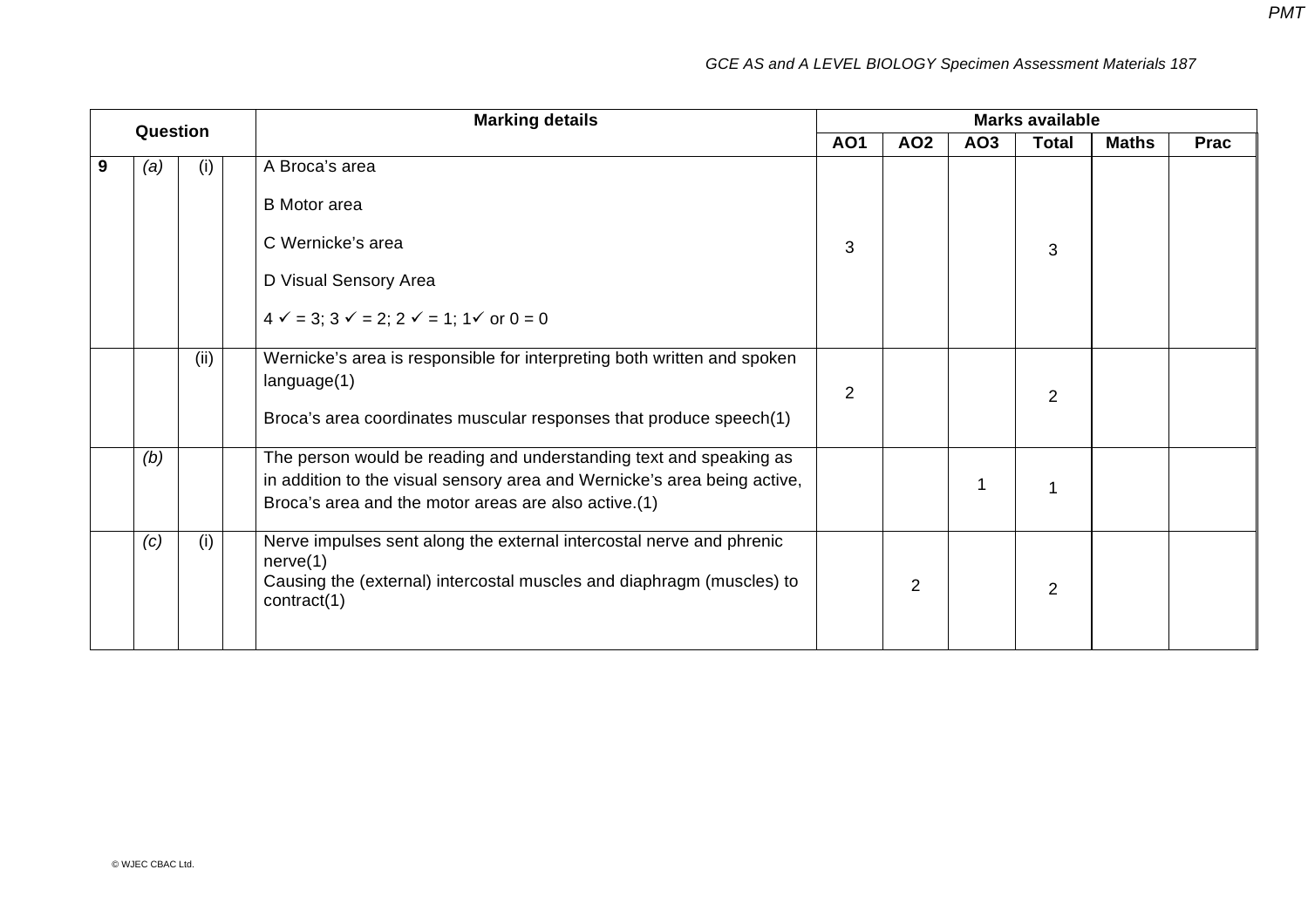| Question |             |       | <b>Marking details</b>                                                                                                                                                                                                                                                                                                                                                                                         | <b>Marks available</b> |                 |                 |              |              |              |  |
|----------|-------------|-------|----------------------------------------------------------------------------------------------------------------------------------------------------------------------------------------------------------------------------------------------------------------------------------------------------------------------------------------------------------------------------------------------------------------|------------------------|-----------------|-----------------|--------------|--------------|--------------|--|
|          |             |       |                                                                                                                                                                                                                                                                                                                                                                                                                | <b>AO1</b>             | AO <sub>2</sub> | AO <sub>3</sub> | <b>Total</b> | <b>Maths</b> | <b>Prac</b>  |  |
| 9        | (ii)<br>(c) |       | During exercise there is an increased rate of respiration(1)<br>This causes the ${pCO_2}$ of the blood to increase/pH of the blood to<br>$fall}(1)$<br>This is detected by the chemoreceptors in the carotid bodies/aortic<br>bodies(1)<br>More nerve impulses are sent to the inspiratory centre in the medulla(1)<br>More nerve impulses sent along the (external )intercostal nerve and<br>phrenic nerve(1) |                        | 4               |                 | 4            |              |              |  |
|          | (d)         | (i)   | Spray water/ use no insect repellent(1)                                                                                                                                                                                                                                                                                                                                                                        |                        |                 |                 | 1            |              |              |  |
|          |             | (ii)  | Negative chemotaxis(1)                                                                                                                                                                                                                                                                                                                                                                                         | 1                      |                 |                 | 1            |              |              |  |
|          |             | (iii) | $\sum (x - \overline{x})^2 = 69.2(1)$<br>$69.2/5 = 13.84(1)$<br>Standard deviation = $\sqrt{13.84}$ = 3.72 (1)                                                                                                                                                                                                                                                                                                 |                        | 3               |                 | 3            | 3            |              |  |
|          |             | (iv)  | Brand B is the most effective as it had the highest mean and the lowest<br>standard deviation(1)<br>However the results for brand C have a large standard deviation and so<br>there is less confidence in these results(1)<br>The results for the control, brand A and B are random but there is a<br>trend seen in the results for brand C(1)                                                                 |                        |                 | 3               | 3            |              |              |  |
|          |             |       | <b>Question 9 total</b>                                                                                                                                                                                                                                                                                                                                                                                        | 6                      | 9               | 5               | 20           | 3            | $\mathbf{2}$ |  |